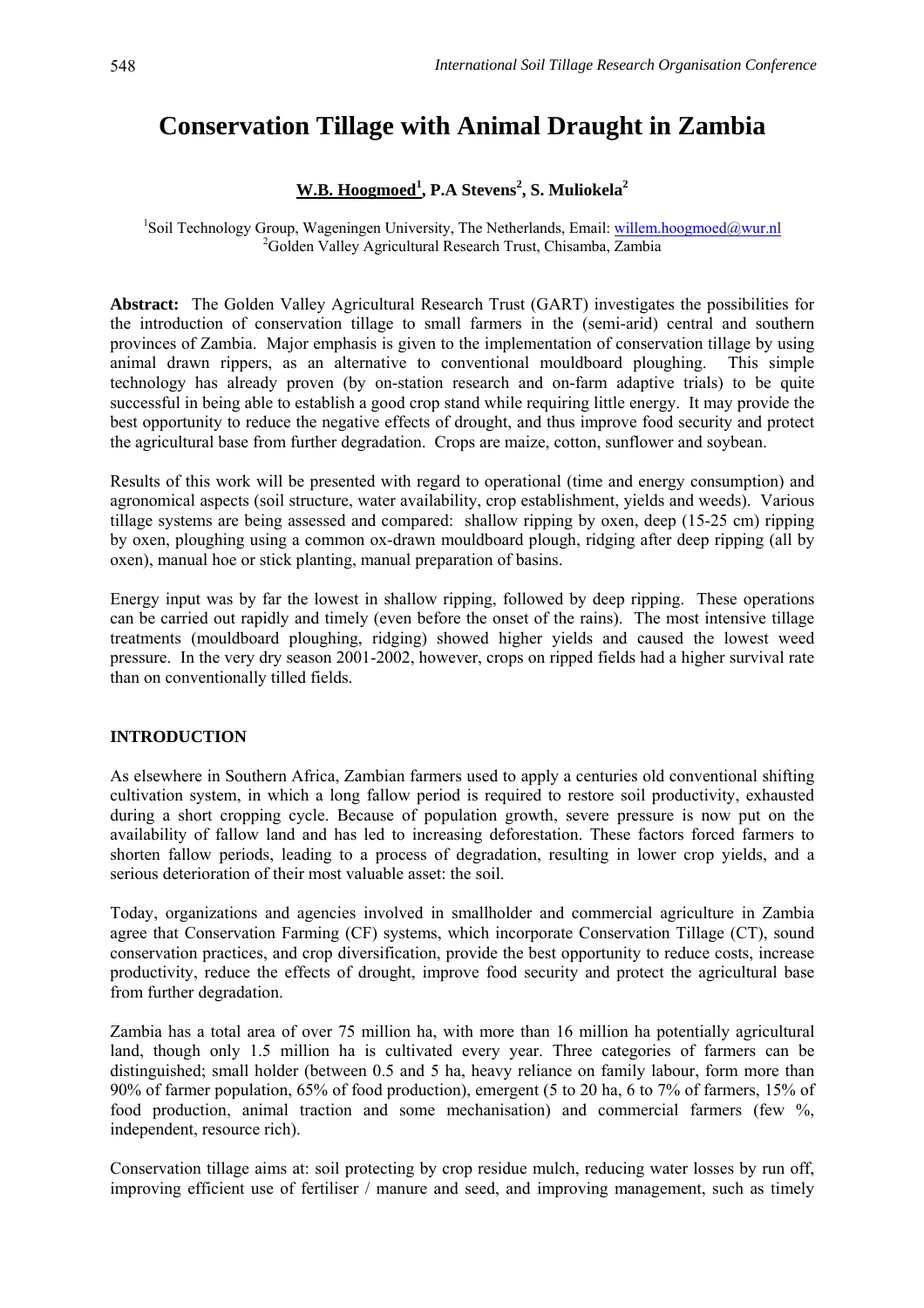planting and weeding. This all means reducing tillage operations to the minimum: making a planting hole or furrow where the crop is to be established leaving the rest of the land undisturbed.

Zero-tillage or direct seeding practices as applied on a large scale in the USA and in South America may constitute an adequate solution from a soil- and water conservation point of view. However, under most small holder farming conditions in South Africa, the prerequisites for a successful application of such techniques appear to be difficult to fulfil. Constraints for adoption by small-holder farmers in southern Africa's semi-arid regions are linked with:

- absence of a significant layer of mulch on the soil surface (crop residue is used as animal feed for cattle herds)
- limited or no access for resource-poor farmers to external inputs essential for the success of such zero-tillage systems (in particular intensive chemical weed control) and lack of related infrastructural support facilities.

In addition, zero tillage systems based on mulching, planting and weeding by hand have not met with success in Zambia and Zimbabwe due to excessively high labour requirements. This also holds true for other conservation techniques such as tied ridging, strip cropping, ëpotholingí etc.

Thus, in the development of sustainable soil management systems sufficient consideration must be given to a number of very practical constraints faced by small-holder farmers. These are typically: labour constraints and a limited access to external inputs. New systems should be based on animal draught power; innovative use of already existing equipment or simple adaptations or attachments on the standard plough beam should be emphasised. Based on the experience collected since the early nineties in an on-station and on-farm research project in Zambia a system using a simple ripper is now promoted. This is a reduced tillage system which enables the farmer to break up shallow plough pan layers in the soil before or after the first rains and to prepare planting furrows with adequate depth in one pass. A simple planter unit can be attached to the ripper and will enable direct planting into the ripper furrows.

Currently this technology is undergoing extensive testing in on-station and on-farm tests carried out in the Conservation Tillage Research Project carried out by GART with support from IMAG, The Netherlands. In this project, a central role is given to on-farm participatory research and farmers' acceptability trials. Results of the on-farm activities are to be confirmed and quantified by research under controlled (on-station) conditions.

In this paper, some results of on-station experiments on clay (Chisamba) and loam (Magoye) soils will be presented, with regard to practical aspects (time and energy consumption), engineering aspects (design, construction and use of implements), and agronomical aspects (soil structure, water availability, crop establishment, yields and weeds). As a strong emphasis is placed on participation of farmers (male and female) in on-farm assessment of the CT system, an account of the farmers' involvement and their reactions will be given.

### **MATERIALS AND METHODS**

The research activities take place in the areas most important for food production in Zambia, the Central and Southern Provinces. Farmers in representative areas are selected and given the ripper equipment for testing. They are monitored regularly during the cropping period their experiences are collected and analysed. On-station research is carried out on GART's locations in Chisambe (Central Province, 50km north of Lusaka), Magoye. Soils in these locations are clay and sandy loam, respectively. In this paper, some examples of the tillage experiments (started in 1999) are presented.

The main 'tillage systems trial' compares 6 tillage treatments:

RS shallow ripping by oxen with the so-called Magoye ripper for direct planting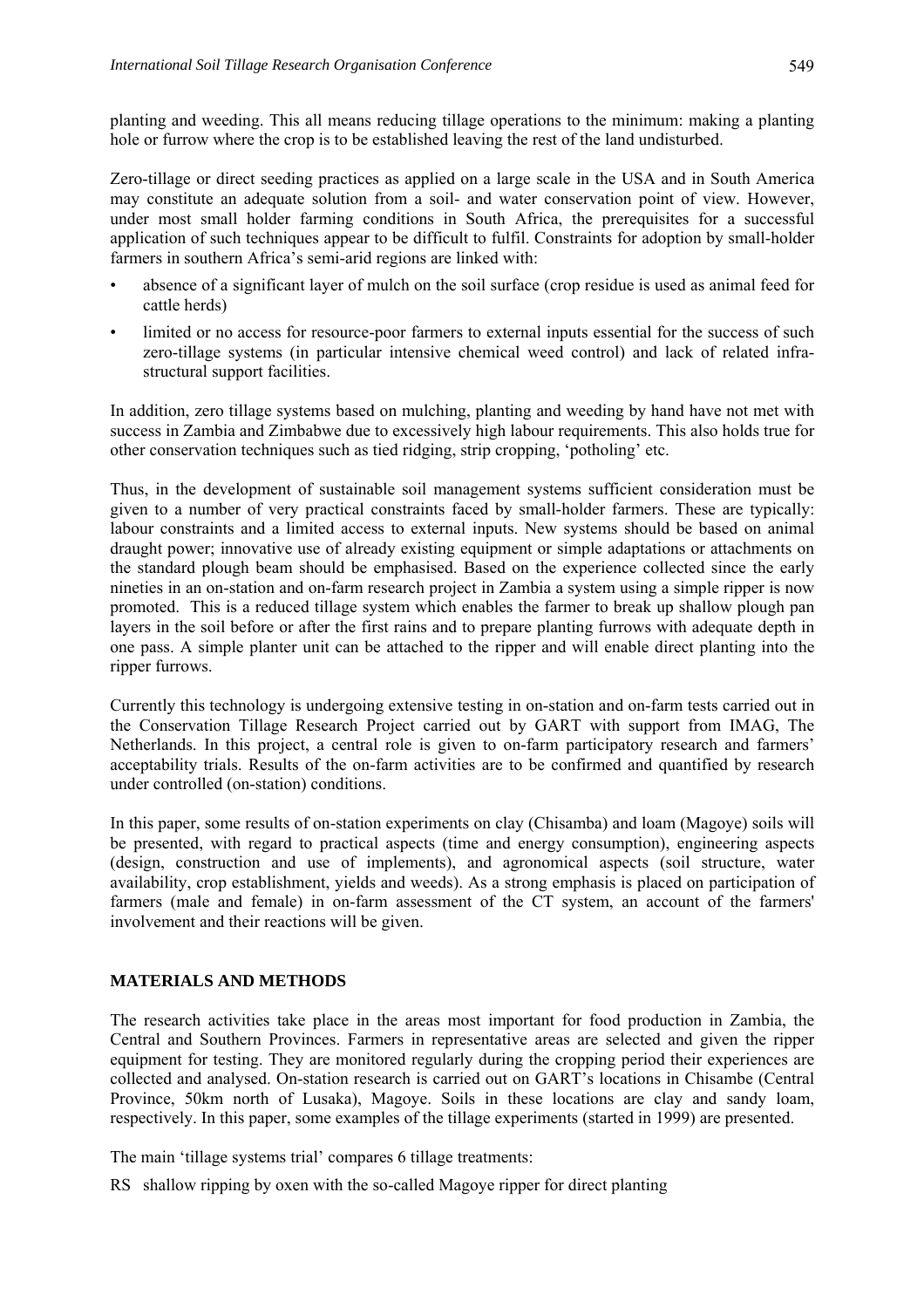- RD deep (15-25 cm) ripping by oxen with the Palabana subsoiler
- PL ploughing using a common ox-drawn mouldboard plough
- RI ridging after deep ripping (all by oxen)
- MP manual hoe or stick planting
- MB manual preparation of basins



**Figure 1.** The Magoye ripper in use by women farmers in Zambia.



**Figure 2.** The ripper attachment.

As can be seen from Figure 2, the ripper consists of a chisel made form hardened steel that can be attached to the beam of any commonly used animal drawn plough. It is equipped with two small wings to keep the furrow open thus allowing manual (or even mechanical) sowing and creating enough soil disturbance to catch water that may be running on the soil surface during a heavy shower.

The on-station trials are laid out in a split-block design (sub-treatments no- or basic fertilisation) with 4 replications. Main plot size is 4.5 x 20 m. The trial is repeated 3 times at each site for 3 different crops, soya, cotton and maize for Chisamba and pigeon pea, cotton and maize for Magoye.

Observations and measurements include soil bulk density and moisture content, surface relief after tillage, crop parameters (emergence, plant development, yields), weed infestation and management related parameters such as time and energy needed for tillage and for weeding.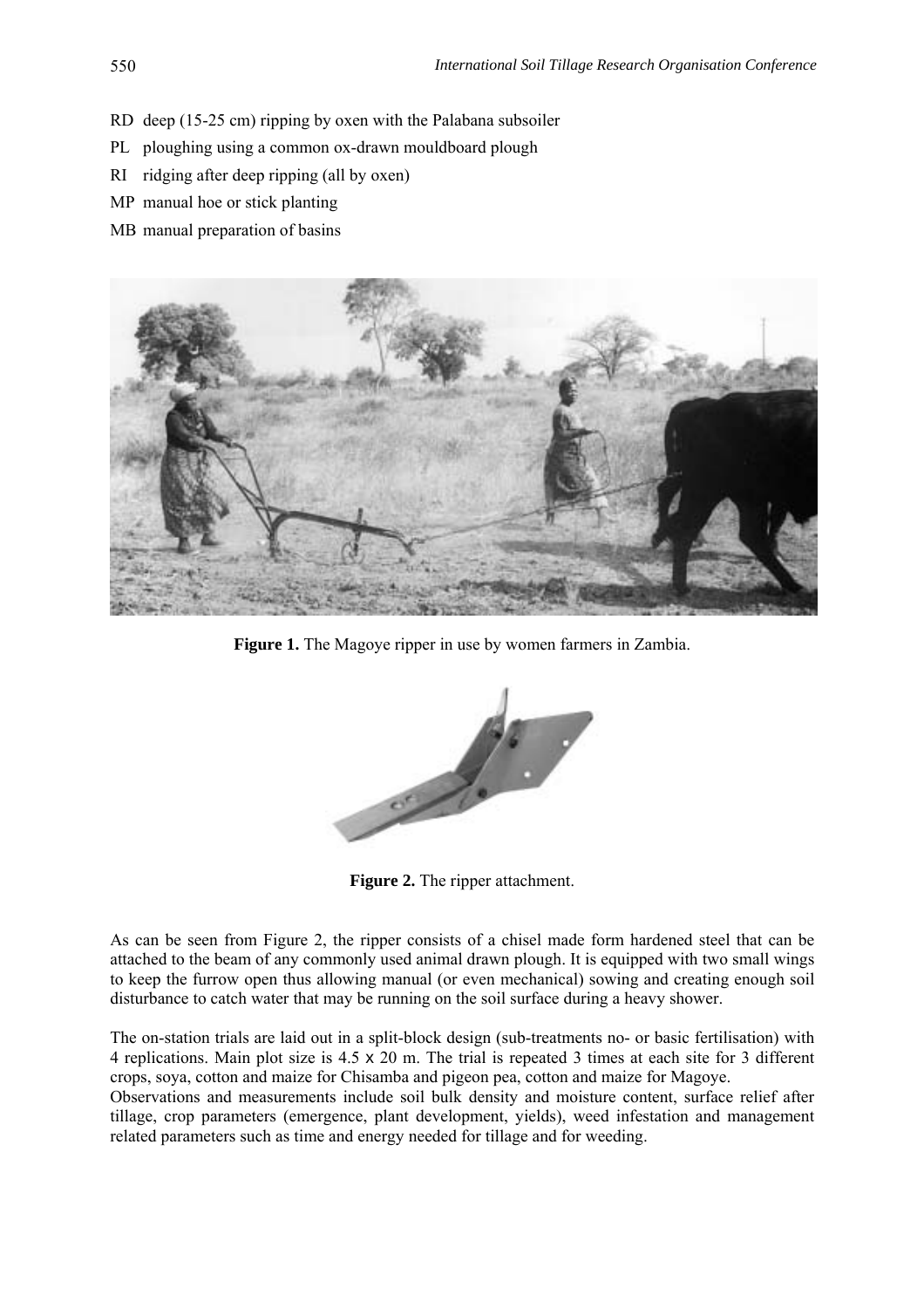### **RESULTS**

Some results for the 1999-2000 and 2000-2001 seasons are given for the most important crop, maize. In Magoye, speed and draft forces of the tillage operations were measured during the beginning of the growing season under conditions normal for that time of the year (Table 1).

|                 | <b>Working width</b> | <b>Draught force</b> | <b>Speed</b> | <b>Energy input</b> |
|-----------------|----------------------|----------------------|--------------|---------------------|
|                 | m                    |                      | m/s          | kWh/ha              |
| Shallow ripping | 0.75                 | 430                  | 1.02         | 1.b                 |
| Deep ripping    | 0.75                 | 1158                 | 0.90         | 4.3                 |
| Ploughing       | 0.28                 | 1181                 | 0.96         | 11.0                |
| Ridging         | 0.75                 | 1682                 | 0.93         | 6.2                 |

**Table 1**. Working width, draught force, speed and energy input for Magoye tillage.

The shallow ripping operation clearly requires a very low draught force compared to the other operations under the same soil conditions, with a low total energy input per ha of 1.6 kWh. It allows the operation to be carried out with one animal and is, in view of the larger working width and slightly higher speed, almost three times as quick as traditional ploughing. Draught requirements on heavier soil such as in Chisamba are higher, but the relative differences are the same.

Maize grain yields are given in Table 2, for two seasons, 1999-2000 which was a 'normal year' in terms of rainfall, and 2000-2001, a very dry year. The tillage treatments were split with a fertiliser treatment, comparing no fertiliser gift with a basal dressing of NPK at planting time.

|         | Chisamba (clay) |      |      | <b>Magoye</b> (loam)   |      |               |                        |      |
|---------|-----------------|------|------|------------------------|------|---------------|------------------------|------|
|         | No fertiliser   |      |      | <b>With fertiliser</b> |      | No fertiliser | <b>With fertiliser</b> |      |
|         | 2000            | 2001 | 2000 | 2001                   | 2000 | 2001          | 2000                   | 2001 |
| 5.2     | 1.2             | 77   | 4.1  | 3.9                    | 0.5  |               | 5.2                    | 2.6  |
| 5.4     | 0.9             | 7.8  | 4.3  | 4.1                    | 0.8  |               | 5.7                    | 3.2  |
| 6.8     | 1.6             | 7.3  | 5.9  | 4.4                    | 2.0  |               | 5.9                    | 3.0  |
| 5.3     | 1.1             | 7.5  | 4.8  | 4.1                    | 1.0  |               | 5.8                    | 2.5  |
| 5.7     | 1.2             | 77   | 5.2  | 3.6                    | 1.1  |               | 5.5                    | 2.7  |
| 6.8     | 1.5             | 8.1  | 3.9  | 3.8                    | 0.6  |               | 5.3                    | 2.9  |
|         |                 |      |      |                        |      |               |                        |      |
| Average | 5.9             | 13   | 77   | 47                     | 4.0  | 1.0           | 5.6                    | 2.8  |

**Table 2.** Maize grain yields (in 1000 kgs per ha).

The most striking effect is that of the fertiliser application, with average yields increasing with more than 30% in the normal year, and tripling in the dry year. Average yields were very low in the dry year. The shallow ripping treatment showed an average to slightly-below average both in the fertilised and non-fertilised treatments, Ploughing generally gave the highest results.

The effect of the tillage treatments on weed pressure is given in Table 3, where weeding time in maize for Magoye is shown, and in Table 4, giving weed scores (obtained by independent observations of 5 people) for Chisamba.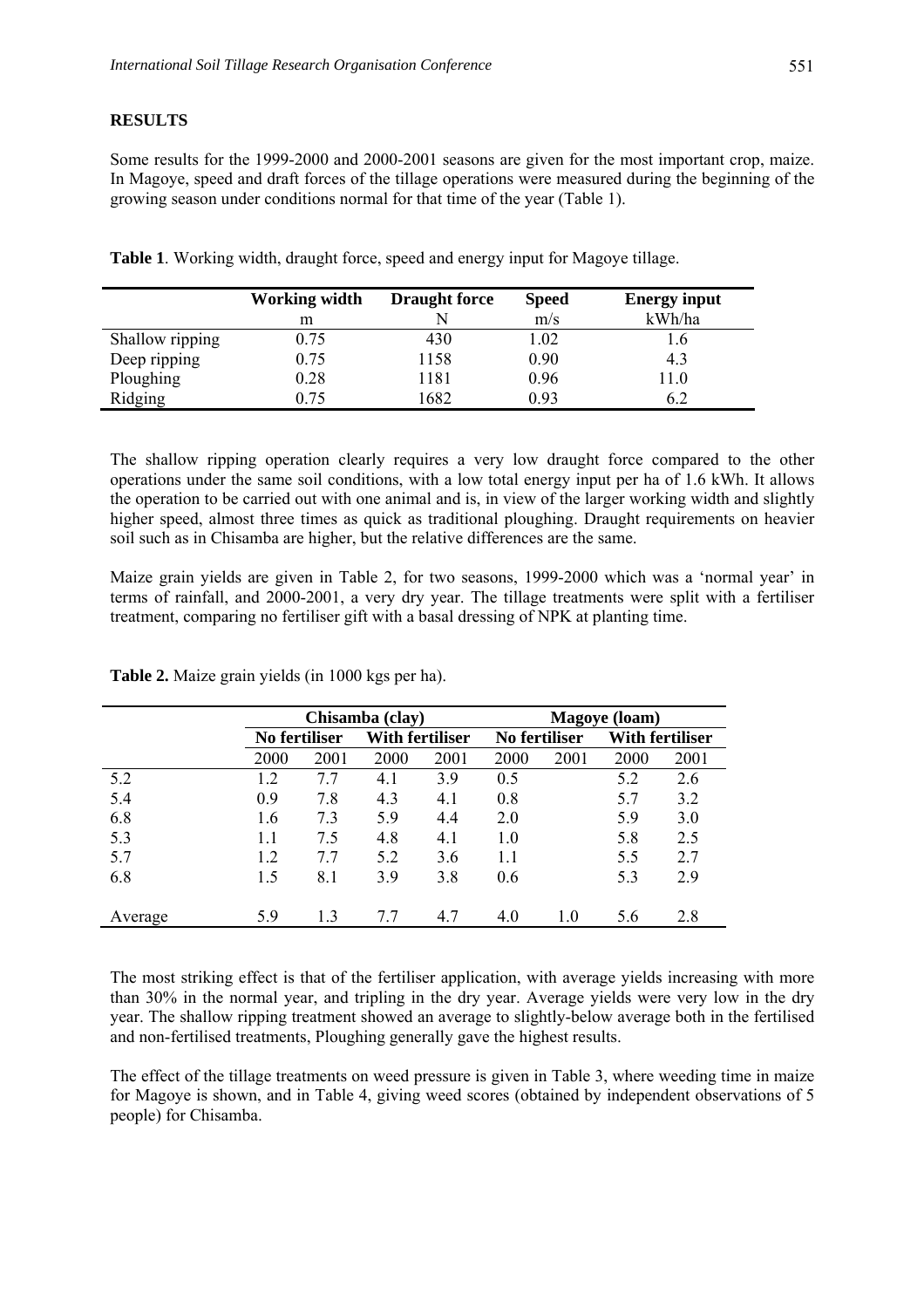| <b>Tillage system</b> | 1st Weeding | 2nd Weeding | 3rd Weeding | <b>Total</b> |
|-----------------------|-------------|-------------|-------------|--------------|
| Shallow ripping       | 19.5        | 2.3         | 4.3         | 26.1         |
| Deep ripping          | 12.5        | 1.8         | 5.3         | 19.6         |
| Ploughing             | 4.5         | 2.0         | 5.3         | 11.8         |
| Ridging               | 6.8         | 2.5         | 3.5         | 12.8         |
| Planting stick        | 27.5        | 15.0        | 14.8        | 57.3         |
| Basin planting        | 16.8        | 14.0        | 15.0        | 45.8         |

**Table 3.** Weeding time in maize, Magoye (in mandays/ha)

**Table 4.** Weed scores in maize, Chisamba (in % based on visual observations).

|                 | 15 DAS* | <b>55 DAS</b> | <b>70 DAS</b> |
|-----------------|---------|---------------|---------------|
| Shallow ripping | 69      |               | 22            |
| Deep ripping    | 60      |               | 22            |
| Ploughing       | 22      |               | 31            |
| Ridging         | 15      |               | 22            |
| Planting stick  | 85      | 40            | 92            |
| Basin planting  | 97      | 40            | 92            |

 $*$  DAS = Days after sowing

The weed results confirm the expectations, that a more intensive tillage leaves the cleanest field, with the ploughing treatment requiring less than half the labour for weeding. The manual conservation tillage methods (planting stick and basin tillage), however, gave an even stronger weed infestation. Yet, the reduced tillage system with shallow ripping is favoured by many farmers that have had access to the ripper for on-farm evaluation (GART, 2002a). Their positive assessment is due to the fact that sowing can be done earlier, as tillage can be done either before the rains, or with a much higher capacity once rains have started, and thus precious time is gained. As in most cases land is not the main limiting factor, a larger area can be sown. The extra weeding time required can be spread over a longer period.

In Table 5, the results are given from an ongoing evaluation of ripper use on farms in the areas around Magoye and Chisamba. It is important to note that these farmers (both male and female) were only given the ripper for use at their farms and possibly their neighbours'; there was no other incentive (such as money or agronomic input) provided by the program.

**Table 5.** Proportions of area cultivated under ripping compared to ploughing.

| <b>Season</b> | No. of<br>farmers | Total<br>area (ha) | <b>Ripped</b><br>$\mathcal{O}(6)$ | $ploughed +$<br>ripped $(\% )$ | <b>Ploughed</b><br>$\mathcal{O}(6)$ |
|---------------|-------------------|--------------------|-----------------------------------|--------------------------------|-------------------------------------|
| 1999-2000     | 48                | 5.6                | 27                                | l ()                           | 54                                  |
| 2000-2001     | 57                | 59                 | 43                                | 25                             | 31                                  |
| 2001-2002     | 58                | 62                 | 44                                | 29                             |                                     |

Source: GART 2002 Yearbook

The data show that the farmers who were given the rippers, continued to use these for the preparation of their fields. There was an increase as in the second year, levelling off in year 3. On about one third of the farm, the ripper is used after ploughing as a tool to make the planting lines. This is generally done on fields that are heavier infested with weeds, or in situations where the farmer had time to work the field twice.